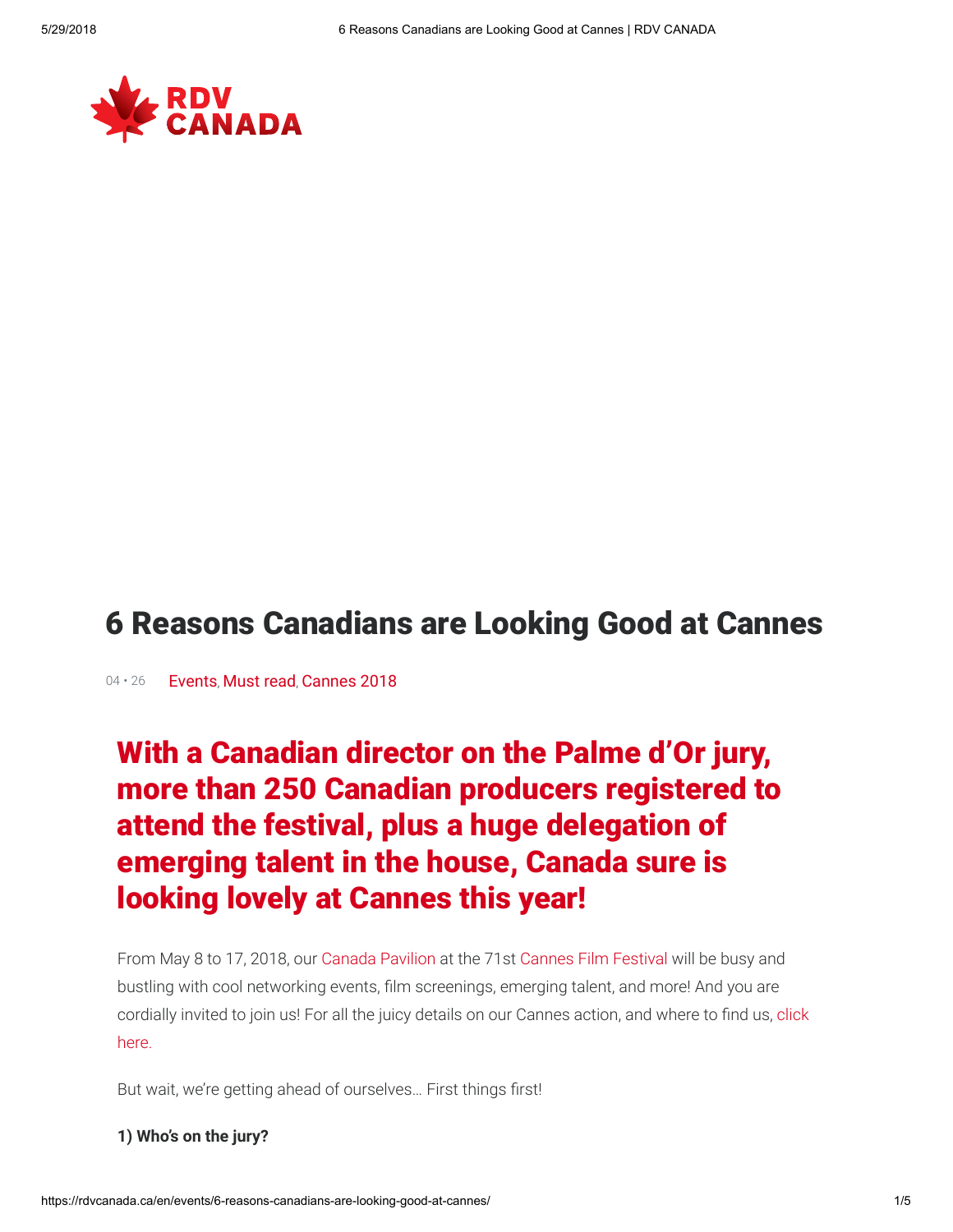

### David Cronenberg led the jury.)

#### 2) Directors' Fortnight

[Making its exciting international premiere in this year's Directors' Fortnight /](http://www.quinzaine-realisateurs.com/en/home-en/) Quinzaine des réalisateurs is Patrick Bouchard's animation [The Subject](https://rdvcanada.ca/en/product/the-subject/) (Le sujet). Organised by the French Directors' Guild, this independent section takes place alongside Cannes, and is now in its 50th year! Bouchard's ten-minute short, [produced by the National Film Board of Canada](http://blog.nfb.ca/blog/2018/03/26/patrick-bouchard-subject-film/), is about an animator who dissects his own body, extracting memories, emotions and fears that will nurture his work.

#### 3) Producers en masse

With more than [250 Canadian producers](https://rdvcanada.ca/en/festivals/cannes-2018/producers/) registered for Cannes, our networking presence around the famed *croisette* will be quite impressive, to say the least! To emphasize just how great our Canadian talent is, we've got a special spotlight on six selected Canadian producers, including five women.

They are:

- [Valérie D'Auteuil](https://rdvcanada.ca/en/working-with-canada/find-creative-partners/producers/valerie-dauteuil/), CARAMEL FILMS, Quebec
- [Lauren Grant](https://rdvcanada.ca/en/working-with-canada/find-creative-partners/producers/lauren-grant/), CLIQUE PICTURES, Ontario
- [Amber Ripley,](https://rdvcanada.ca/en/working-with-canada/find-creative-partners/producers/amber-ripley/) GOODBYE PRODUCTIONS, British Columbia
- [Jessica Adams,](https://rdvcanada.ca/en/working-with-canada/find-creative-partners/producers/jessica-adams/) JA PRODUCTIONS, Ontario
- [Yanick Létourneau](https://rdvcanada.ca/en/working-with-canada/find-creative-partners/producers/yanick-letourneau/), PERIPHERIA, Quebec
- [Lori Lozinski](https://rdvcanada.ca/fr/faire-affaire-avec-le-canada/trouver-des-partenaires-creatifs/producteurs/lori-lozinski/), VIOLATOR FILMS, British Columbia

#### 4) Perspective Canada

[We're ready to dazzle Cannes with Canadian perspective, with this selection of eight Canadian](https://rdvcanada.ca/en/festivals/cannes-2018/productions/) films (including seven market premieres!) financed by Telefilm Canada. Perspective Canada will screen at the [Marché du Film](http://www.marchedufilm.com/en/). Don't miss it! The selected films are:

- Xiaodan He's [A Touch of Spring](https://rdvcanada.ca/en/product/a-touch-of-spring/)
- Warren Sulatycky's [April in Autumn](https://rdvcanada.ca/en/product/april-in-autumn/)
- Patrick Condon's [Incredible Violence](https://rdvcanada.ca/en/product/incredible-violence/)
- Zoe Hopkins' [Kayak to Klemtu](https://rdvcanada.ca/en/product/kayak-to-klemtu/)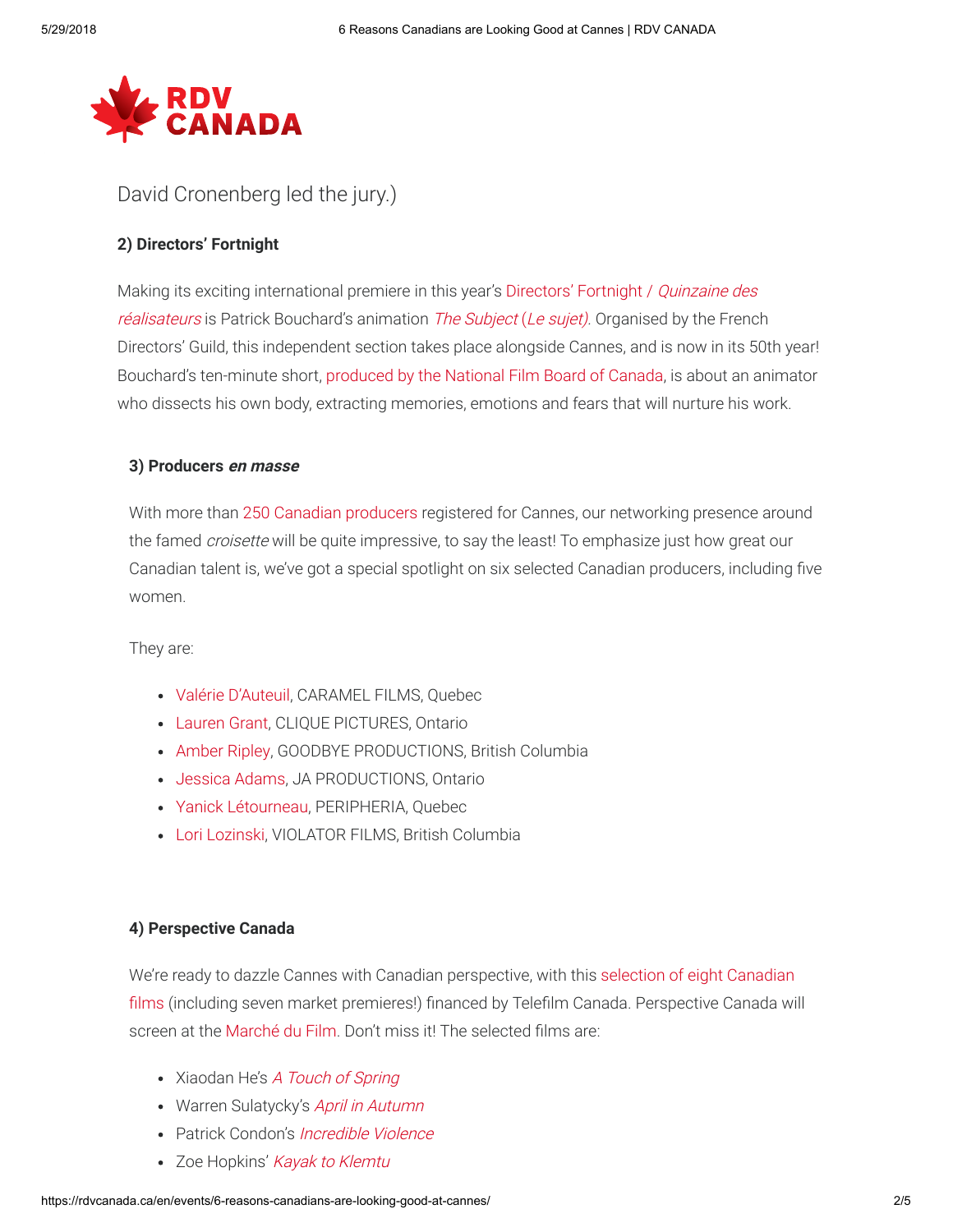



April in Autumn

#### 5) 22 Canadian short films

Our Not Short on Talent program offers recent Canadian short films the opportunity to be seen by international festival programmers and buyers. This year's curated selection of 22 new and engaging Canadian short films will be presented at the [Short Film Corner,](http://www.cannescourtmetrage.com/en/short-film-corner/quisommesnous/presentation) where our flicks can be viewed on demand! The selection is curated by programmer Danny Lennon (Prends ça court!) in Montreal.

#### 6) Schmoozing opps!

Finally, don't miss our networking and special events! We've got lots planned, including the Francophone Producers Coproduction Breakfast, Thursday May 10. Co-organised by francophone agencies, the breakfast welcomes 90 producers and is considered ideal for producers who want to build their international network.

Sunday May 13 is Frontières' special Buyers Showcase event, featuring a screening of three Canadian film excerpts: G. Patrick Condon's feature directorial debut *Incredible Violence*; newest film from established filmmaker Denis Côté, Ghost Town Anthology (Répertoire des villes disparues); and Jovanka Vuckovic's first feature Riot Girls.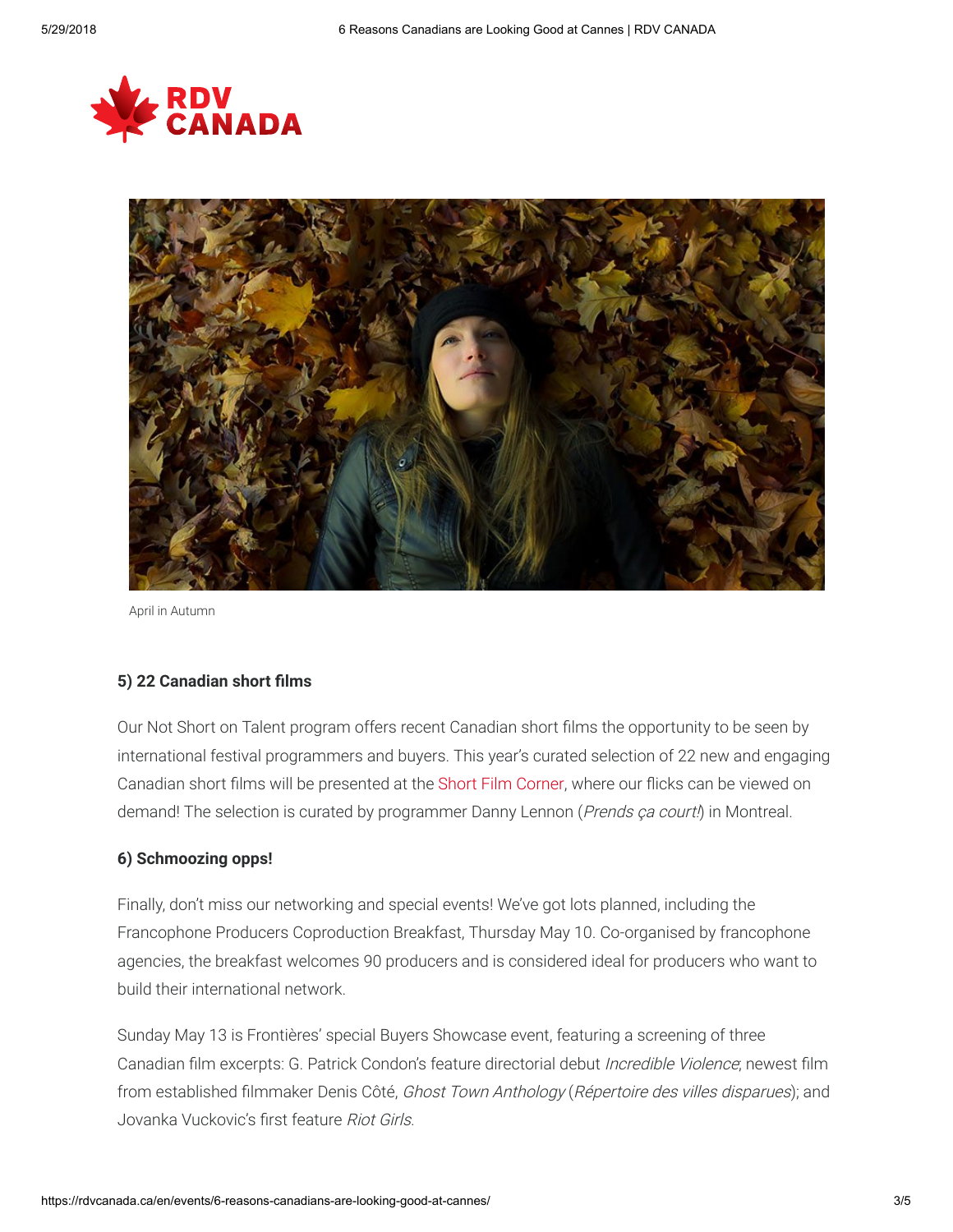

### See you in Cannes!

[BACK TO NEWS](https://rdvcanada.ca/news)

SEE BIG.

SUBSCRIBE NOW TO OUR NEWSLETTER.

 $\blacktriangleright$